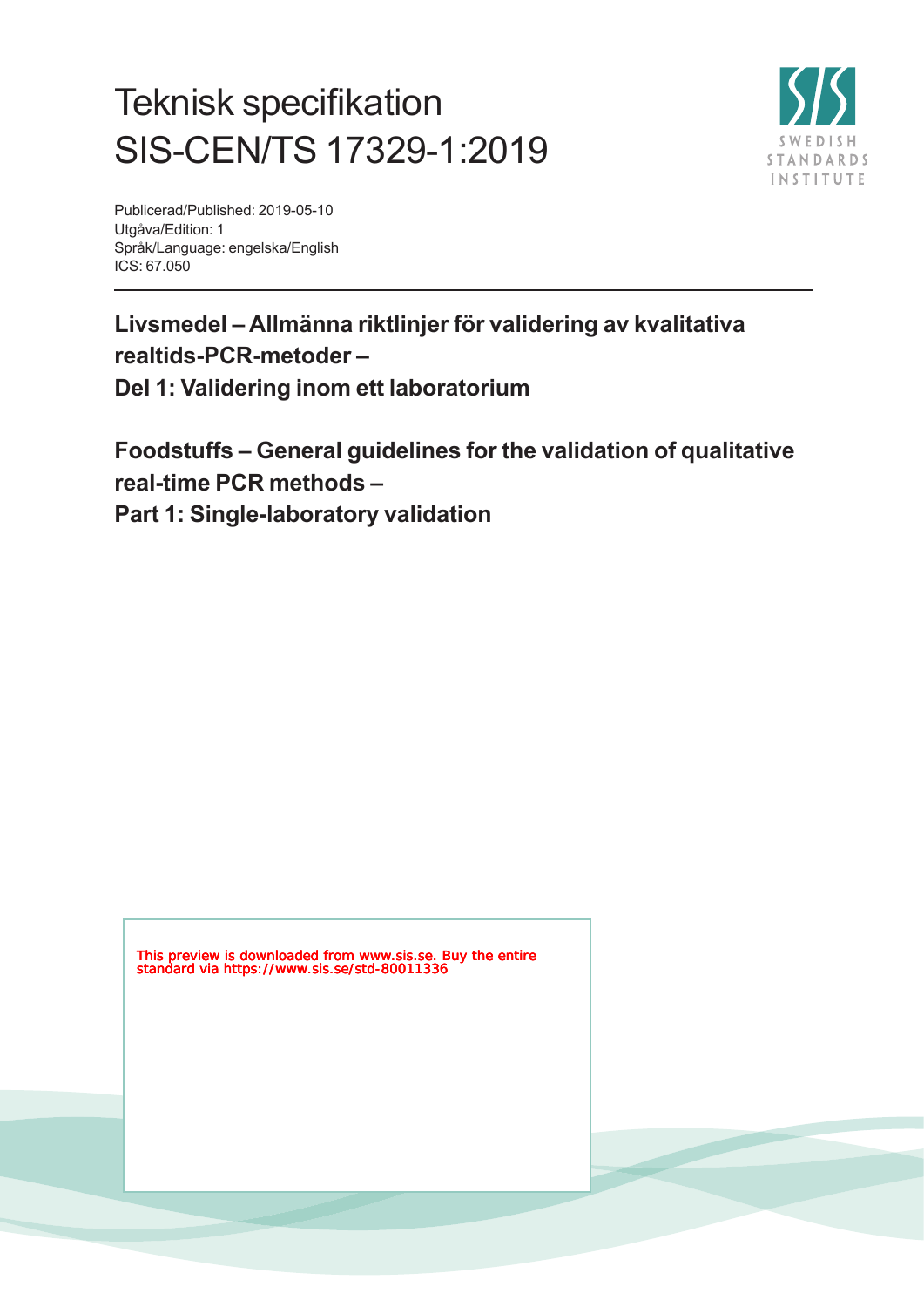# Standarder får världen att fungera

*SIS (Swedish Standards Institute) är en fristående ideell förening med medlemmar från både privat och offentlig sektor. Vi är en del av det europeiska och globala nätverk som utarbetar internationella standarder. Standarder är dokumenterad kunskap utvecklad av framstående aktörer inom industri, näringsliv och samhälle och befrämjar handel över gränser, bidrar till att processer och produkter blir säkrare samt effektiviserar din verksamhet.* 

#### **Delta och påverka**

Som medlem i SIS har du möjlighet att påverka framtida standarder inom ditt område på nationell, europeisk och global nivå. Du får samtidigt tillgång till tidig information om utvecklingen inom din bransch.

#### **Ta del av det färdiga arbetet**

Vi erbjuder våra kunder allt som rör standarder och deras tillämpning. Hos oss kan du köpa alla publikationer du behöver – allt från enskilda standarder, tekniska rapporter och standardpaket till handböcker och onlinetjänster. Genom vår webbtjänst e-nav får du tillgång till ett lättnavigerat bibliotek där alla standarder som är aktuella för ditt företag finns tillgängliga. Standarder och handböcker är källor till kunskap. Vi säljer dem.

#### **Utveckla din kompetens och lyckas bättre i ditt arbete**

Hos SIS kan du gå öppna eller företagsinterna utbildningar kring innehåll och tillämpning av standarder. Genom vår närhet till den internationella utvecklingen och ISO får du rätt kunskap i rätt tid, direkt från källan. Med vår kunskap om standarders möjligheter hjälper vi våra kunder att skapa verklig nytta och lönsamhet i sina verksamheter.

**Vill du veta mer om SIS eller hur standarder kan effektivisera din verksamhet är du välkommen in på www.sis.se eller ta kontakt med oss på tel 08-555 523 00.**

# Standards make the world go round

*SIS (Swedish Standards Institute) is an independent non-profit organisation with members from both the private and public sectors. We are part of the European and global network that draws up international standards. Standards consist of documented knowledge developed by prominent actors within the industry, business world and society. They promote cross-border trade, they help to make processes and products safer and they streamline your organisation.*

#### **Take part and have influence**

As a member of SIS you will have the possibility to participate in standardization activities on national, European and global level. The membership in SIS will give you the opportunity to influence future standards and gain access to early stage information about developments within your field.

#### **Get to know the finished work**

We offer our customers everything in connection with standards and their application. You can purchase all the publications you need from us - everything from individual standards, technical reports and standard packages through to manuals and online services. Our web service e-nav gives you access to an easy-to-navigate library where all standards that are relevant to your company are available. Standards and manuals are sources of knowledge. We sell them.

#### **Increase understanding and improve perception**

With SIS you can undergo either shared or in-house training in the content and application of standards. Thanks to our proximity to international development and ISO you receive the right knowledge at the right time, direct from the source. With our knowledge about the potential of standards, we assist our customers in creating tangible benefit and profitability in their organisations.

**If you want to know more about SIS, or how standards can streamline your organisation, please visit www.sis.se or contact us on phone +46 (0)8-555 523 00**



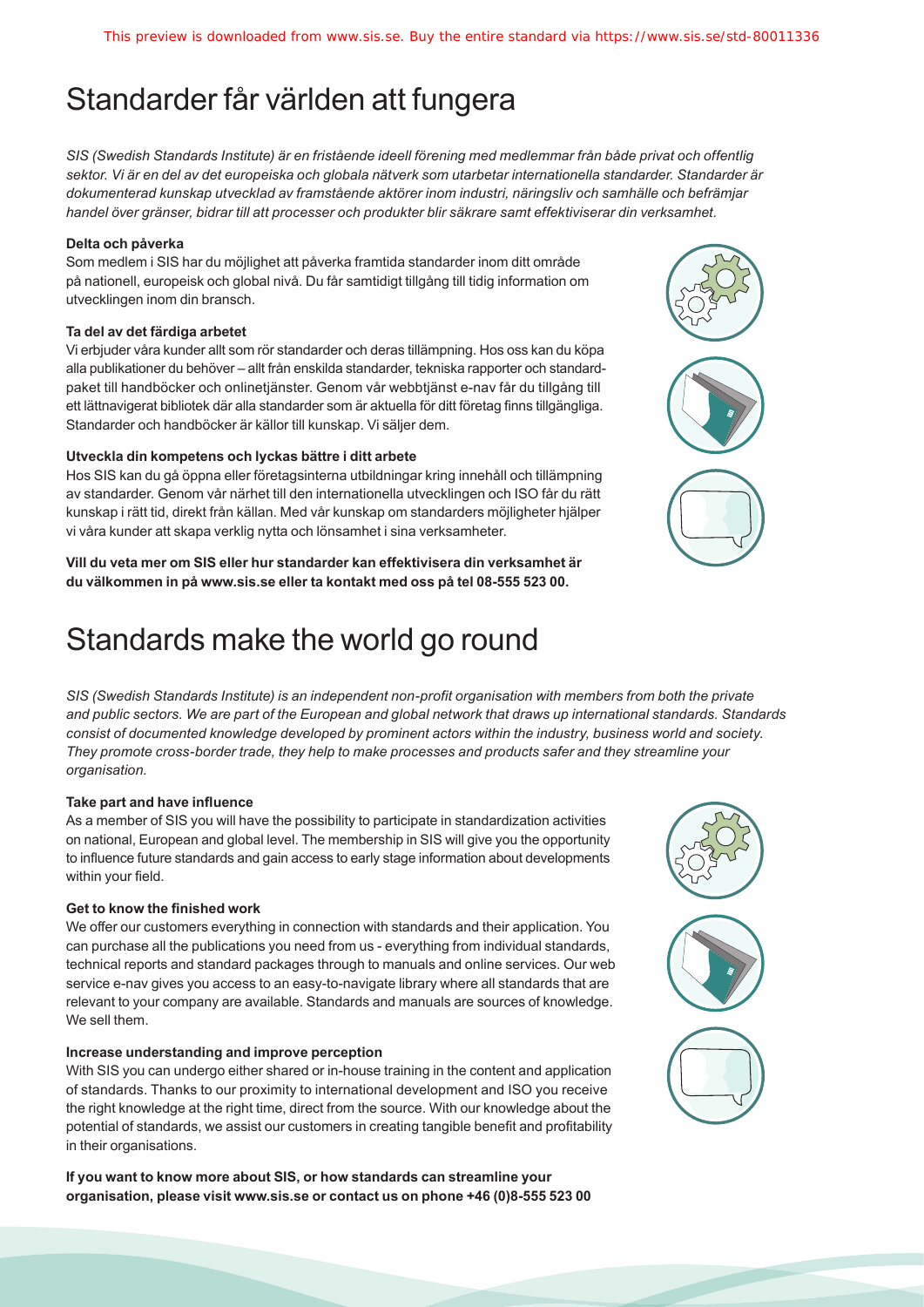Denna tekniska specifikation är inte en svensk standard. Detta dokument innehåller den engelska språkversionen av CEN/TS 17329-1:2019, utgåva 1.

This Technical Specification is not a Swedish Standard. This document contains the English language version of CEN/TS 17329-1:2019, edition 1.

© Copyright/Upphovsrätten till denna produkt tillhör SIS, Swedish Standards Institute, Stockholm, Sverige. Användningen av denna produkt regleras av slutanvändarlicensen som återfinns i denna produkt, se standardens sista sidor.

© Copyright SIS, Swedish Standards Institute, Stockholm, Sweden. All rights reserved. The use of this product is governed by the end-user licence for this product. You will find the licence in the end of this document.

*Upplysningar om sakinnehållet i detta dokument lämnas av SIS, Swedish Standards Institute, telefon 08-555 520 00. Standarder kan beställas hos SIS som även lämnar allmänna upplysningar om nationell och internationell standard.*

*Information about the content of this document is available from the SIS, Swedish Standards Institute, telephone +46 8 555 520 00. Standards may be ordered from SIS, who can also provide general information about national and international standards.*

Dokumentet är framtaget av kommittén för Livsmedelsanalyser, SIS/TK 435/AG 05.

Har du synpunkter på innehållet i det här dokumentet, vill du delta i ett kommande revideringsarbete eller vara med och ta fram standarder inom området? Gå in på www.sis.se - där hittar du mer information.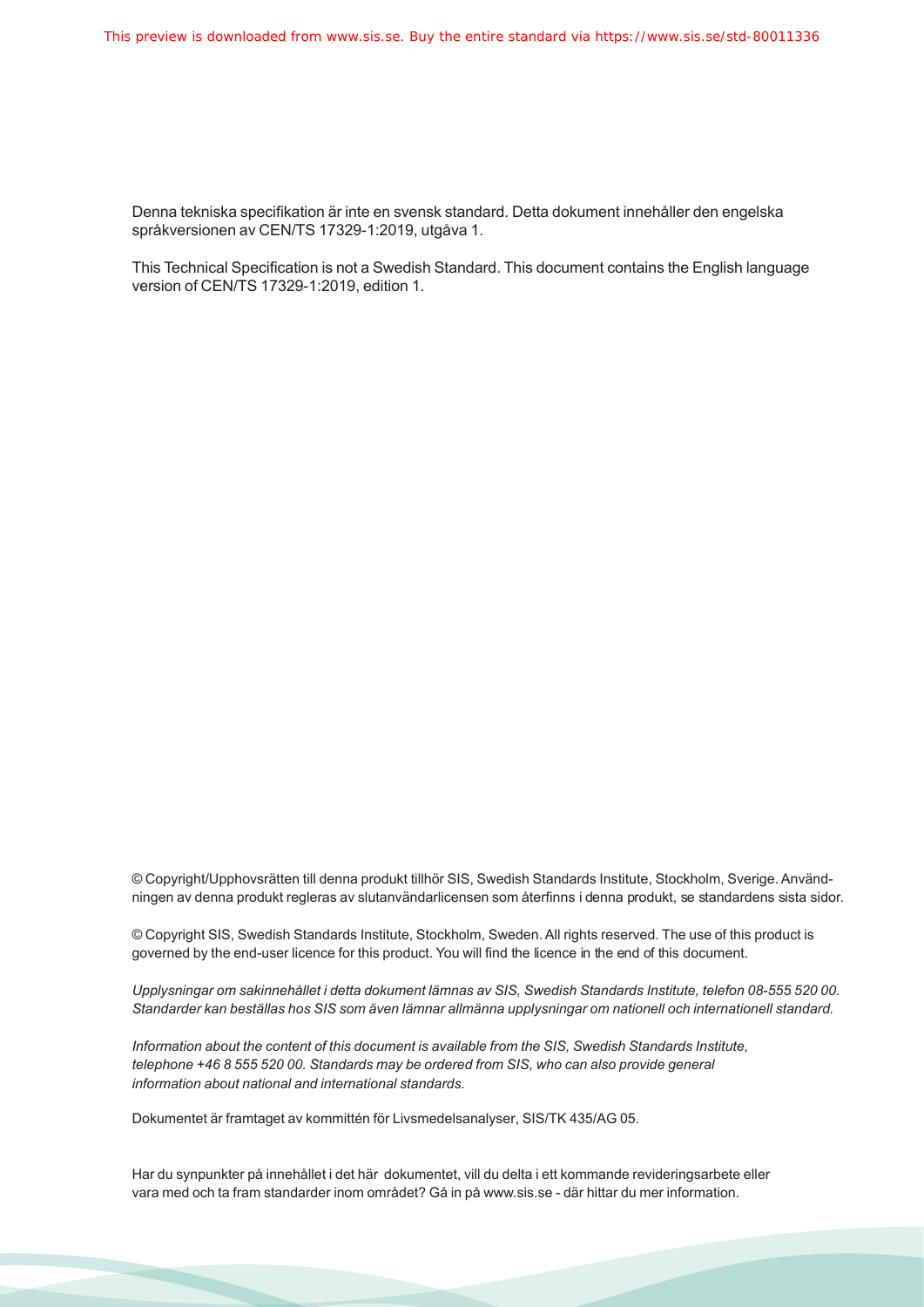This preview is downloaded from www.sis.se. Buy the entire standard via https://www.sis.se/std-80011336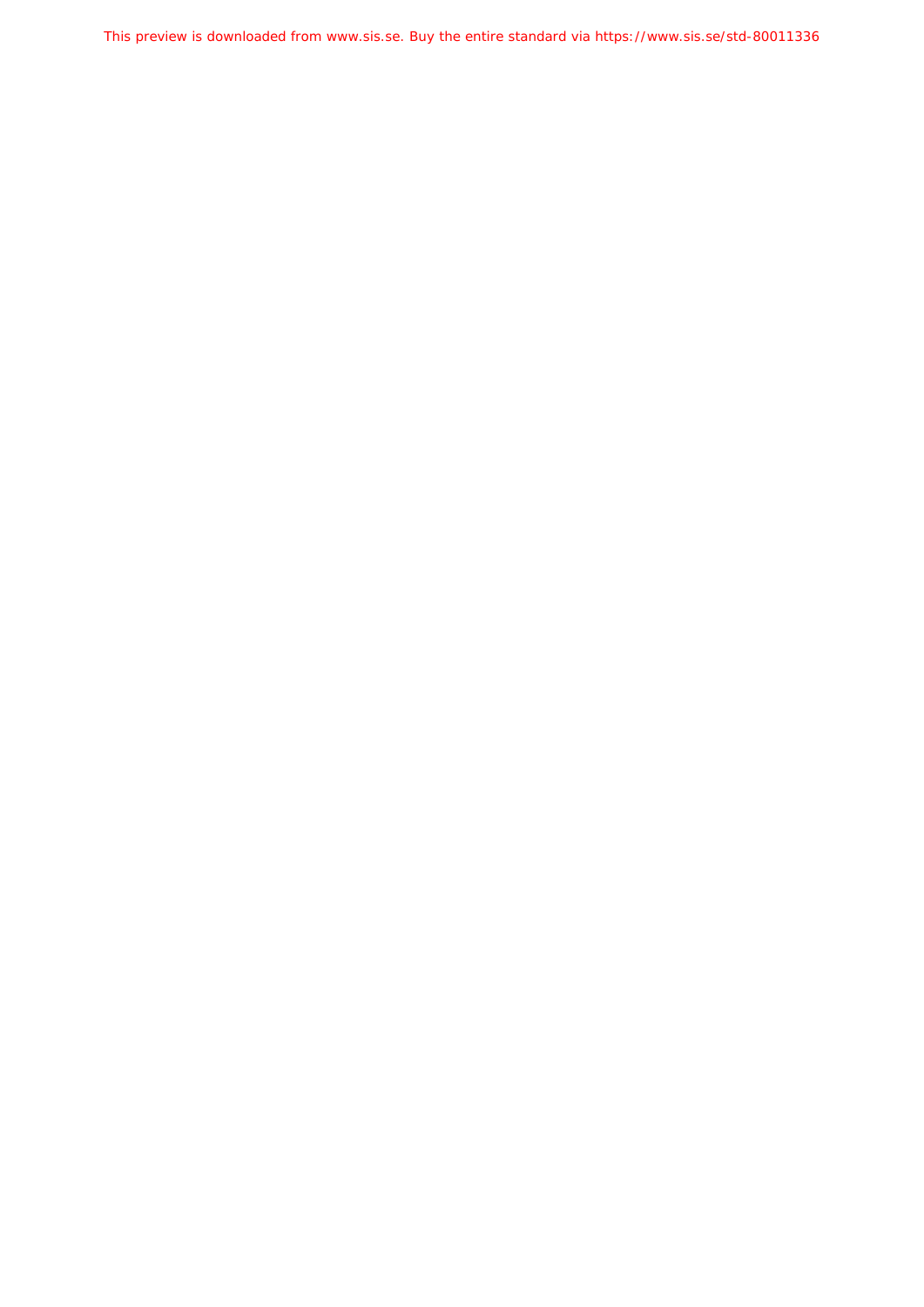# TECHNICAL SPECIFICATION SPÉCIFICATION TECHNIQUE TECHNISCHE SPEZIFIKATION

# **CEN/TS 17329-1**

April 2019

ICS 67.050

English Version

## Foodstuffs - General guidelines for the validation of qualitative real-time PCR methods - Part 1: Singlelaboratory validation

Denrées alimentaires - Lignes directrices générales pour la validation des méthodes de PCR qualitative en temps réel - Partie 1 : Validation intralaboratoire

 Lebensmittel - Allgemeine Anleitung für die Validierung qualitativer Realtime-PCR-Verfahren - Teil 1: Einzellaborvalidierung

This Technical Specification (CEN/TS) was approved by CEN on 25 February 2019 for provisional application.

The period of validity of this CEN/TS is limited initially to three years. After two years the members of CEN will be requested to submit their comments, particularly on the question whether the CEN/TS can be converted into a European Standard.

CEN members are required to announce the existence of this CEN/TS in the same way as for an EN and to make the CEN/TS available promptly at national level in an appropriate form. It is permissible to keep conflicting national standards in force (in parallel to the CEN/TS) until the final decision about the possible conversion of the CEN/TS into an EN is reached.

CEN members are the national standards bodies of Austria, Belgium, Bulgaria, Croatia, Cyprus, Czech Republic, Denmark, Estonia, Finland, Former Yugoslav Republic of Macedonia, France, Germany, Greece, Hungary, Iceland, Ireland, Italy, Latvia, Lithuania, Luxembourg, Malta, Netherlands, Norway, Poland, Portugal, Romania, Serbia, Slovakia, Slovenia, Spain, Sweden, Switzerland, Turkey and United Kingdom.



EUROPEAN COMMITTEE FOR STANDARDIZATION COMITÉ EUROPÉEN DE NORMALISATION EUROPÄISCHES KOMITEE FÜR NORMUNG

**CEN-CENELEC Management Centre: Rue de la Science 23, B-1040 Brussels**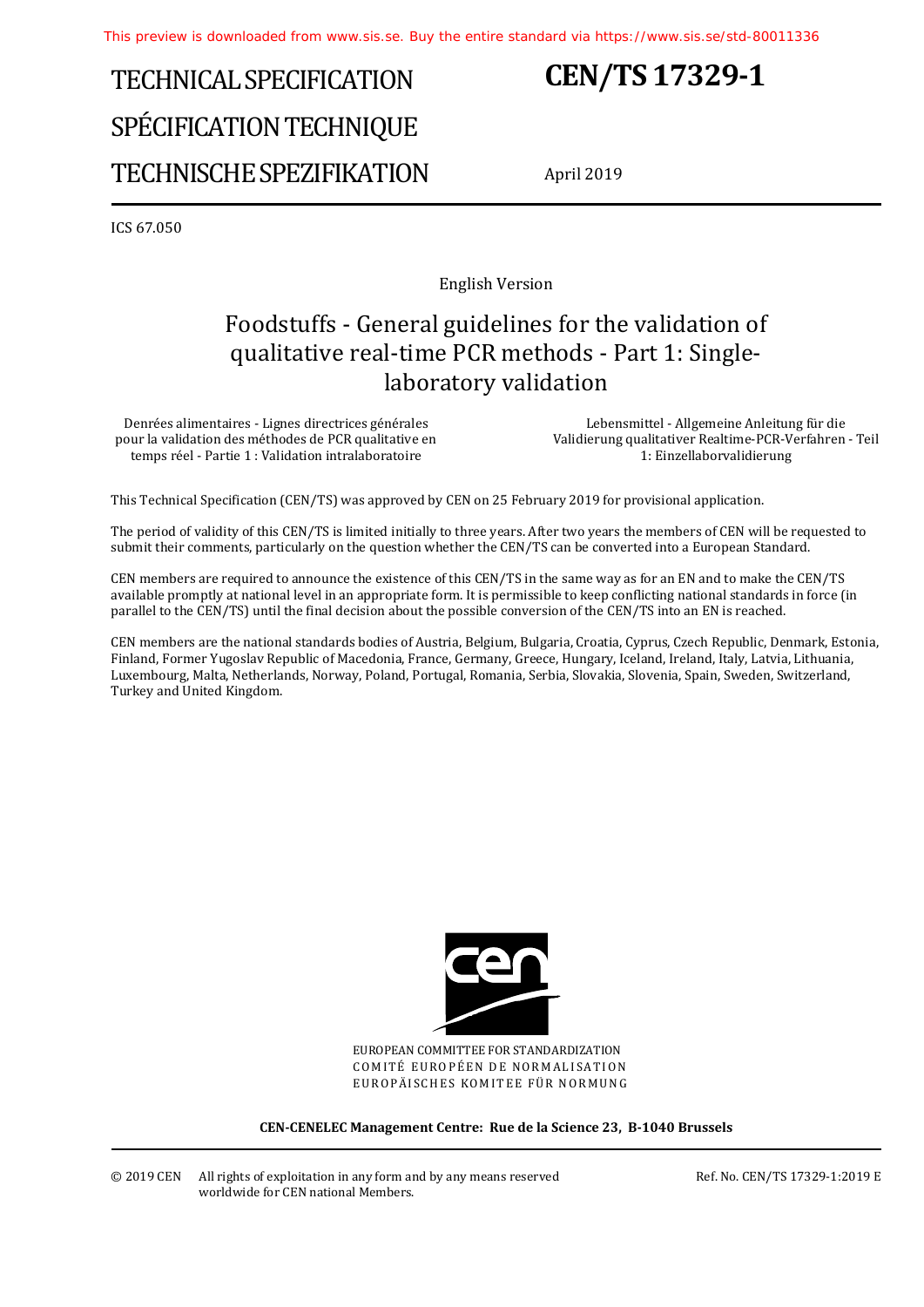## **Contents**

| 1               |                                                                                            |  |
|-----------------|--------------------------------------------------------------------------------------------|--|
| $\overline{2}$  |                                                                                            |  |
| 3               |                                                                                            |  |
| 4               |                                                                                            |  |
| 5               |                                                                                            |  |
| 6               |                                                                                            |  |
|                 | Annex A (informative) Estimation of the number of copies of the target sequence  11        |  |
|                 | Annex B (informative) Determination of limit of detection, precision and PCR efficiency 13 |  |
| B.1             |                                                                                            |  |
| B.2             |                                                                                            |  |
| B.3             |                                                                                            |  |
| B.4             | Preparation of concentration levels for determination of the limit of detection            |  |
| B.5             | Assessment of the observed variability of the measured number of copies around             |  |
| <b>B.6</b>      |                                                                                            |  |
| <b>B.6.1</b>    |                                                                                            |  |
| B.6.2           | Calculation of the PCR efficiency by means of linear regression analysis 15                |  |
|                 |                                                                                            |  |
| C.1             |                                                                                            |  |
| C <sub>12</sub> |                                                                                            |  |
| C <sub>13</sub> |                                                                                            |  |
|                 |                                                                                            |  |
|                 |                                                                                            |  |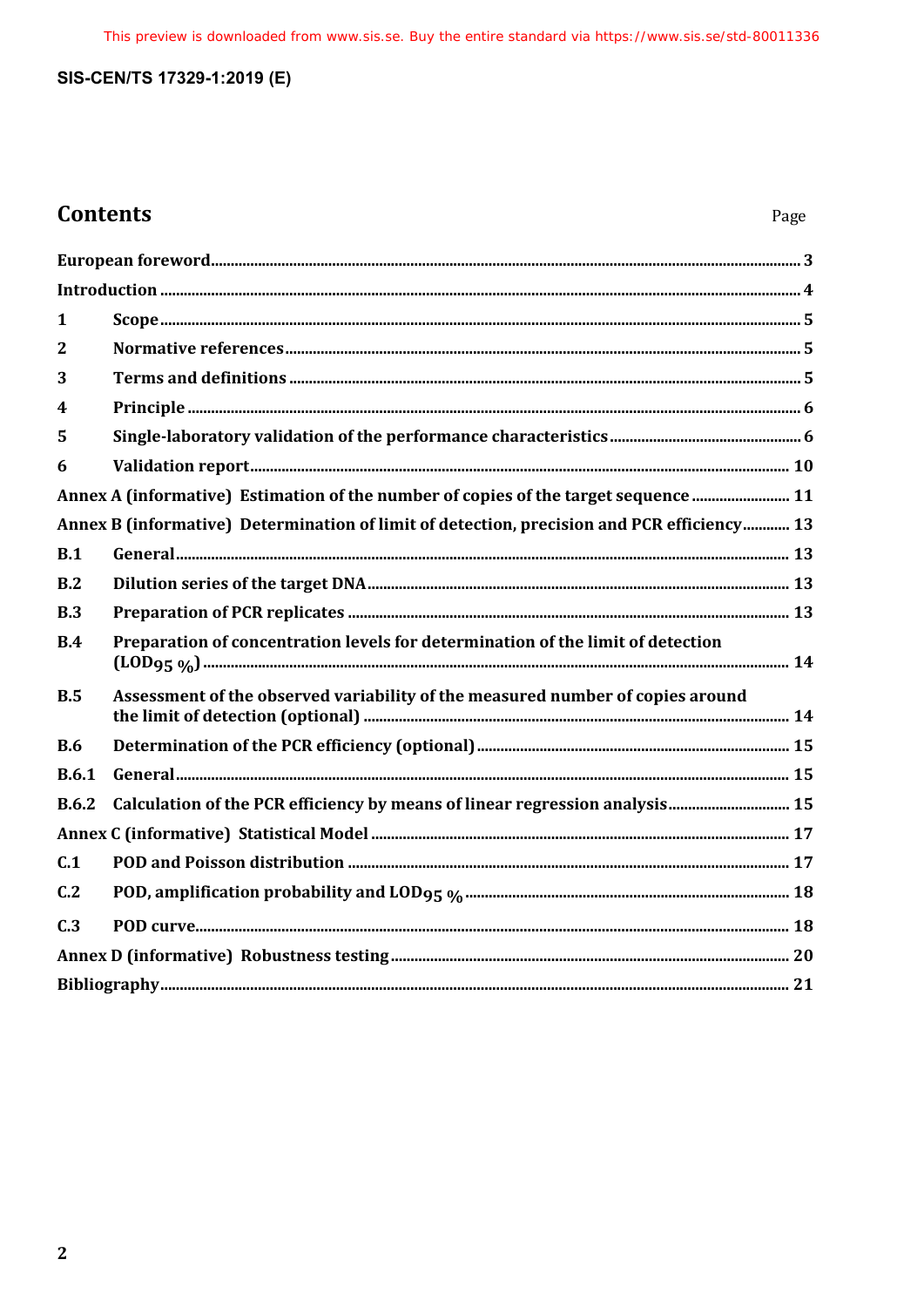## **European foreword**

This document (CEN/TS 17329-1:2019) has been prepared by Technical Committee CEN/TC 275 "Food analysis - Horizontal methods", the secretariat of which is held by DIN.

Attention is drawn to the possibility that some of the elements of this document may be the subject of patent rights. CEN shall not be held responsible for identifying any or all such patent rights.

This document consists of two parts:

- Part 1: Single-laboratory validation
- Part 2: Collaborative study

According to the CEN/CENELEC Internal Regulations, the national standards organisations of the following countries are bound to announce this Technical Specification: Austria, Belgium, Bulgaria, Croatia, Cyprus, Czech Republic, Denmark, Estonia, Finland, Former Yugoslav Republic of Macedonia, France, Germany, Greece, Hungary, Iceland, Ireland, Italy, Latvia, Lithuania, Luxembourg, Malta, Netherlands, Norway, Poland, Portugal, Romania, Serbia, Slovakia, Slovenia, Spain, Sweden, Switzerland, Turkey and the United Kingdom.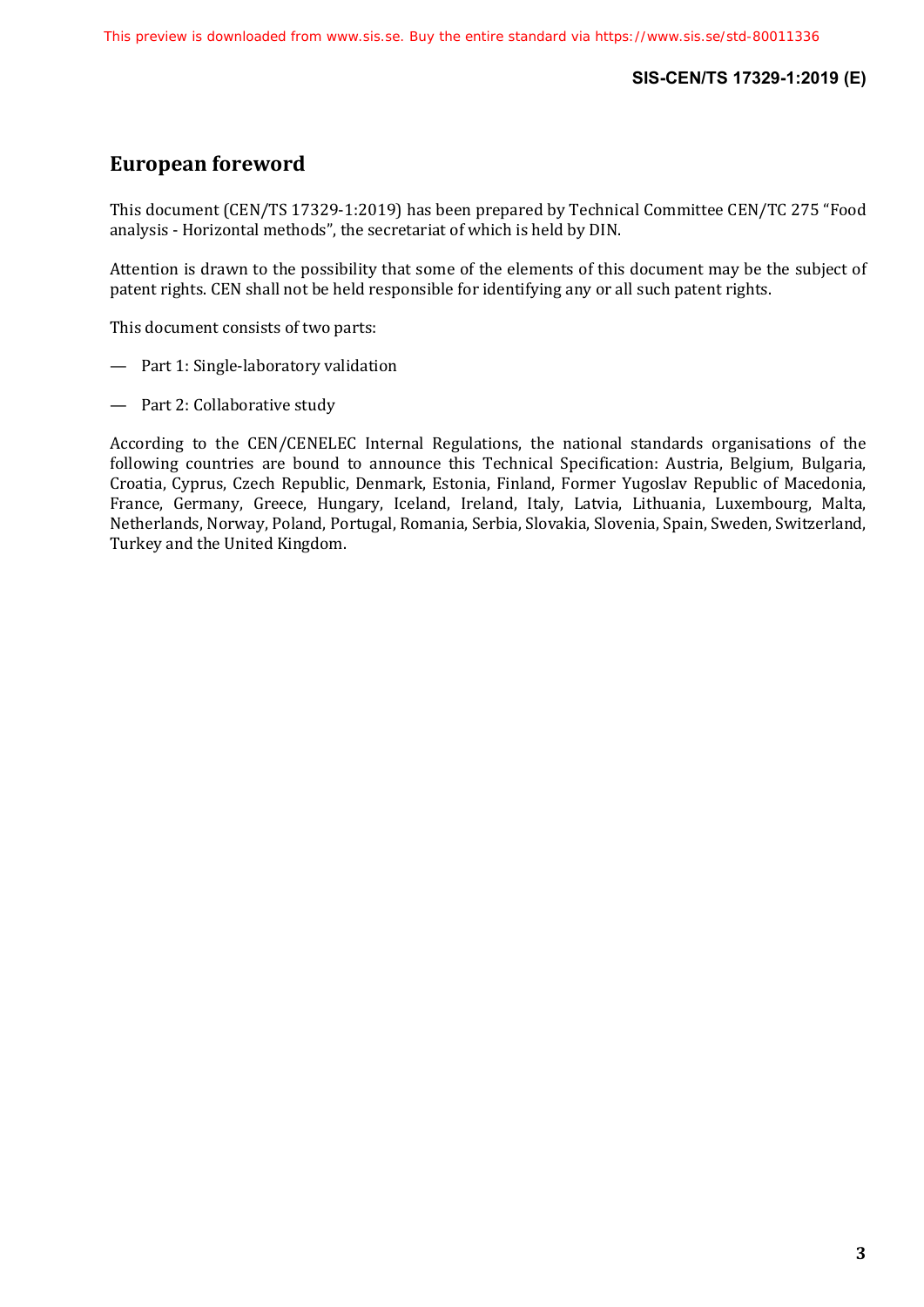## **Introduction**

Qualitative real-time polymerase chain reaction (PCR) methods currently find broad application for the detection of specific DNA sequences in food, e.g. for the detection and identification of genetically modified organisms and the products derived thereof, for food authentication and speciation and other purposes. It is important that a newly developed food analytical method is fit-for-purpose and meets certain performance characteristics and quality criteria as demonstrated by a particular set of validation experiments.

The data determined by the single laboratory validation are the basis for the decision to apply a method in-house. Furthermore, it helps to decide whether the method in question should be fully validated in the framework of a collaborative study.

The aim of this document is to provide a protocol for single-laboratory validation of qualitative realtime PCR methods which are applied for food analysis. The procedure described is a recommendation that is underpinned by practical experience in several laboratories. It is possible to apply alternative approaches for which it can be shown that the performance criteria mentioned in the present document are achieved.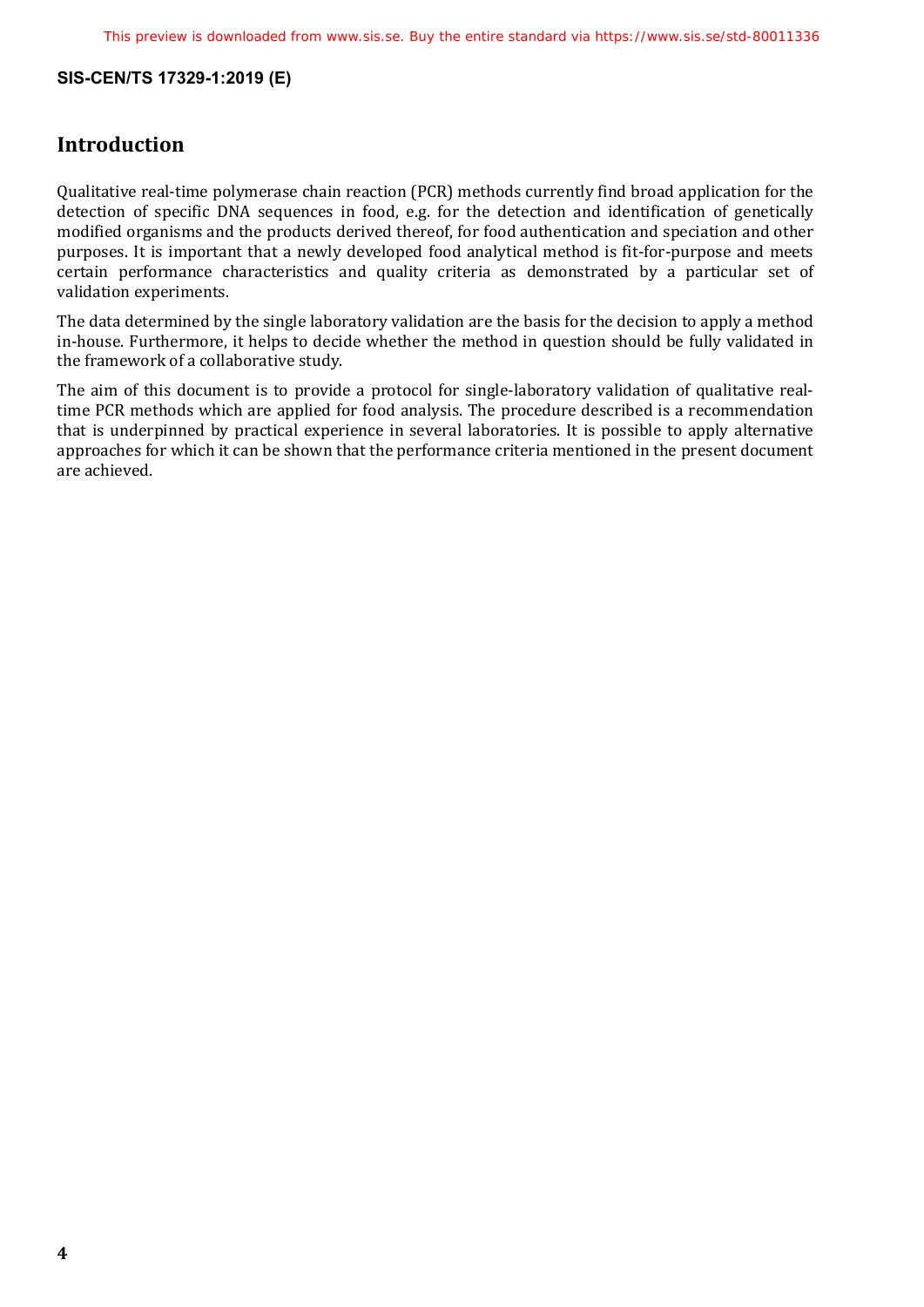### **1 Scope**

This document describes the performance characteristics and minimum performance criteria which should be taken into account when conducting a single-laboratory validation study for qualitative (binary) real-time polymerase chain reaction (PCR) methods applied for the detection of specific DNA sequences present in foods.

The protocol was developed for qualitative real-time PCR methods for the detection of DNA sequences derived from genetically modified foodstuffs. It is applicable also for single-laboratory validation of qualitative PCR methods used for analysis of other food materials, e.g. for species detection and identification.

The document does not cover the evaluation of the applicability and the practicability with respect to the specific scope of the PCR method.

#### **2 Normative references**

The following documents are referred to in the text in such a way that some or all of their content constitutes requirements of this document. For dated references, only the edition cited applies. For undated references, the latest edition of the referenced document (including any amendments) applies.

EN ISO 21571:2005, *Foodstuffs - Methods of analysis for the detection of genetically modified organisms and derived products - Nucleic acid extraction (ISO 21571:2005)*

EN ISO 24276, *Foodstuffs - Methods of analysis for the detection of genetically modified organisms and derived products - General requirements and definitions (ISO 24276)*

ISO 16577, *Molecular biomarker analysis — Terms and definitions*

## **3 Terms and definitions**

For the purposes of this document, the terms and definitions given in ISO 16577 and EN ISO 24276 and the following apply.

ISO and IEC maintain terminological databases for use in standardization at the following addresses:

- IEC Electropedia: available at http://www.electropedia.org/
- ISO Online browsing platform: available at http://www.iso.org/obp

#### **3.1**

## **probability of detection**

#### **POD**

probability of a positive analytical outcome of a qualitative method for a given matrix at a given concentration

Note 1 to entry: For a qualitative real-time PCR method it describes the probability that, for a given number of DNA copies of the target sequence, PCR amplification will take place.

#### **3.2**

#### **PCR efficiency**

measured amplification rate for a DNA copy of the target sequence per PCR cycle in relation to the theoretically achievable value of 1

Note 1 to entry: The PCR efficiency is calculated from the slope of a standard curve resulting from the decadic semi-logarithmic plot of quantification cycle (Cq) values over the DNA concentration. The slope from the calculated regression line can be used. The PCR efficiency can either be expressed as absolute number or as percentage.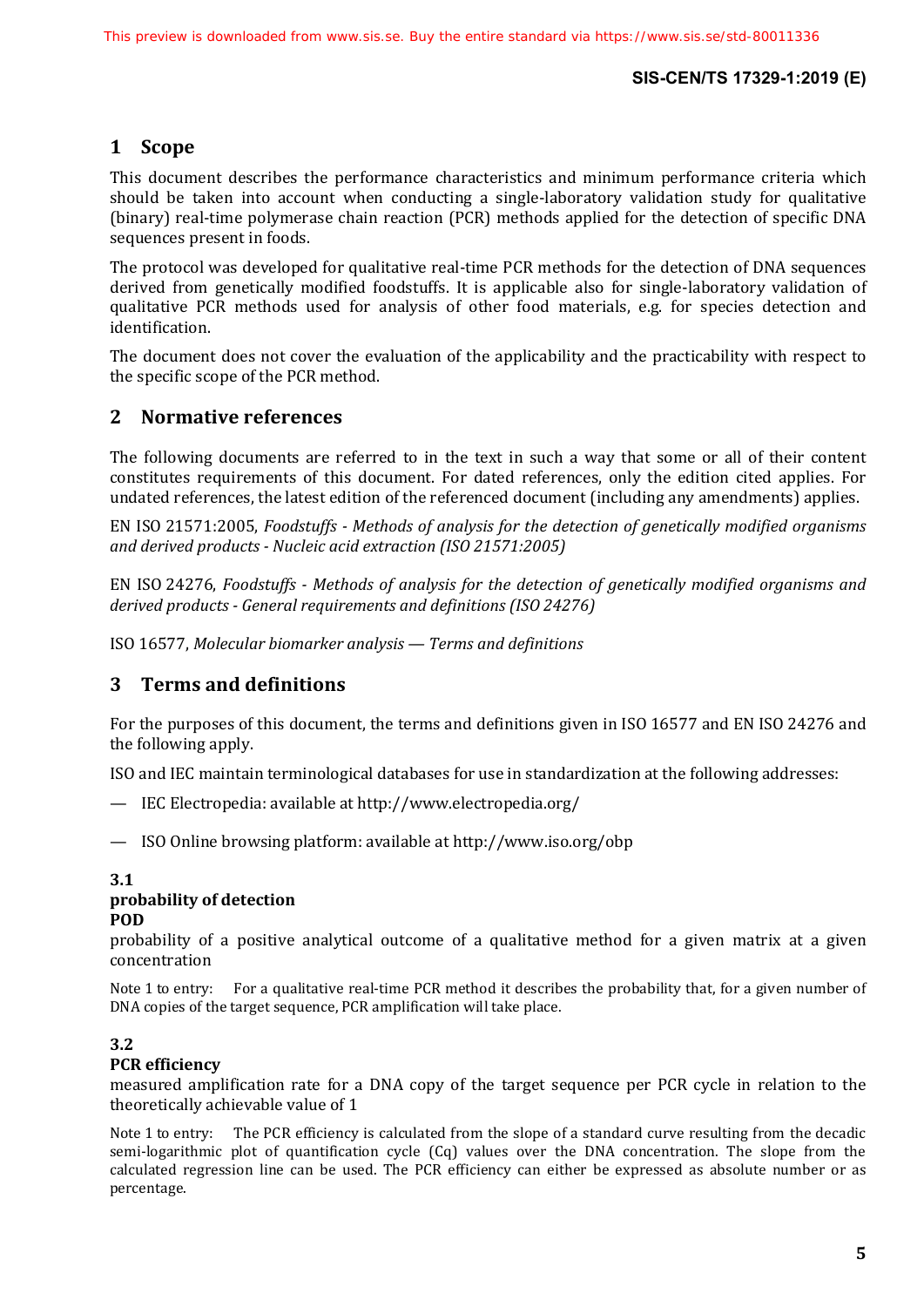#### **3.3 limit of detection LOD95%**

mean number of copies of the target sequence yielding a probability of detection of 0,95

## **4 Principle**

Specific primers and also probes, depending on the detection system applied, have been designed for specific amplification of a DNA target sequence by a qualitative real-time PCR method. As next step the methods performance characteristics needs to be assessed to show that the method complies with the quality criteria stipulated in relevant documents [1] [2].

According to the published guidelines the main criteria in the single-laboratory validation of a qualitative real-time PCR method mainly concerns the limit of detection (at which the probability of detection is  $\geq$  95 %), the specificity for the DNA target sequence and the robustness to small but deliberate variations in the method parameters.

On the basis of the validation data, it can be verified whether the minimum required performance criteria are fulfilled. This will be the basis for the applicability of the method by a single laboratory. A further decision whether to conduct a validation of the method in the framework of a collaborative study can then be taken.

Determination of the reproducibility (inter-laboratory transferability) and how the method performs at different laboratories, in particular the false-positive/false-negative rate obtained with negative/positive test samples, and the probability of detection (POD) across laboratories are evaluated by a collaborative study, if the design is appropriate [3].

General guidelines for conducting a collaborative validation study are provided in Part 2 of this Technical Specification.

## **5 Single-laboratory validation of the performance characteristics**

#### **5.1 General**

Guidance for compiling the information required for complete and detailed description of all components that should be provided with the protocol of the qualitative PCR methods (i.e. oligonucleotide sequences, amplicon length, instrument or chemistry specifications, PCR conditions, analytical controls etc.) is described in other relevant documents [1] [2].

DNA extraction shall be according to the requirements and procedures specified in EN ISO 21571.

## **5.2 Limit of detection (LOD95 %)**

In qualitative PCR analysis (especially for the detection of genetically modified foodstuffs), the limit of detection is usually defined as the amount of the target DNA at which an amplification product is detected with a probability of at least  $0.95$  (LOD<sub>95 %</sub>). It is expressed in the number of copies of the target sequence.

The LOD<sub>95 %</sub> should be determined by means of a dilution series of the target DNA, using a uniform concentration of non-target DNA (background DNA) for each dilution level.

Annex A provides additional detailed information regarding the copy number estimation of the target DNA. Annex C provides the basics of the specific statistical model adapted for PCR methods.